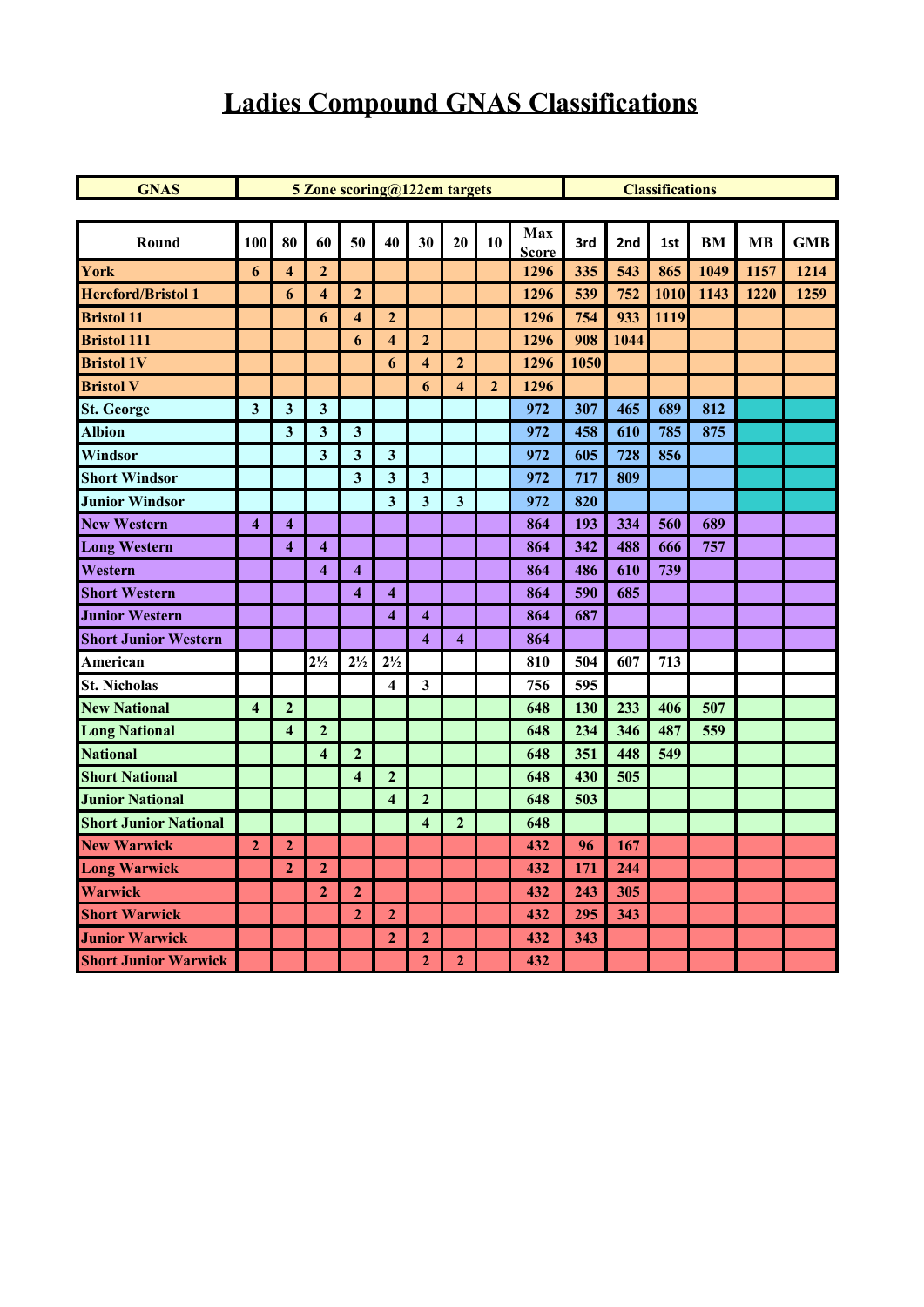#### **Ladies Recurve GNAS Classifications**

| <b>GNAS</b>                  |                         |                         | 5 Zone scoring@122cm targets |                         |                         |                         | <b>Classifications</b>  |                |                     |     |     |     |           |           |            |
|------------------------------|-------------------------|-------------------------|------------------------------|-------------------------|-------------------------|-------------------------|-------------------------|----------------|---------------------|-----|-----|-----|-----------|-----------|------------|
|                              |                         |                         |                              |                         |                         |                         |                         |                |                     |     |     |     |           |           |            |
| Round                        | 100                     | 80                      | 60                           | 50                      | 40                      | 30                      | 20                      | 10             | Max<br><b>Score</b> | 3rd | 2nd | 1st | <b>BM</b> | <b>MB</b> | <b>GMB</b> |
| York                         | 6                       | $\overline{\mathbf{4}}$ | $\overline{2}$               |                         |                         |                         |                         |                | 1296                | 142 | 308 | 511 | 786       | 977       | 1080       |
| <b>Hereford/Bristol 1</b>    |                         | 6                       | $\overline{\mathbf{4}}$      | $\overline{2}$          |                         |                         |                         |                | 1296                | 280 | 508 | 723 | 952       | 1091      | 1165       |
| <b>Bristol 11</b>            |                         |                         | 6                            | $\overline{\mathbf{4}}$ | $\mathbf{2}$            |                         |                         |                | 1296                | 473 | 725 | 911 |           |           |            |
| <b>Bristol 111</b>           |                         |                         |                              | 6                       | $\overline{\mathbf{4}}$ | $\mathbf{2}$            |                         |                | 1296                | 663 | 884 |     |           |           |            |
| <b>Bristol 1V</b>            |                         |                         |                              |                         | 6                       | $\overline{\mathbf{4}}$ | $\overline{2}$          |                | 1296                | 869 |     |     |           |           |            |
| <b>Bristol V</b>             |                         |                         |                              |                         |                         | 6                       | $\overline{\mathbf{4}}$ | $\overline{2}$ | 1296                |     |     |     |           |           |            |
| <b>St. George</b>            | 3                       | $\mathbf{3}$            | $\mathbf{3}$                 |                         |                         |                         |                         |                | 972                 | 142 | 286 | 442 | 635       |           |            |
| <b>Albion</b>                |                         | $\overline{\mathbf{3}}$ | 3                            | $\overline{\mathbf{3}}$ |                         |                         |                         |                | 972                 | 257 | 435 | 590 | 746       |           |            |
| Windsor                      |                         |                         | 3                            | $\mathbf{3}$            | $\mathbf{3}$            |                         |                         |                | 972                 | 402 | 584 | 713 |           |           |            |
| <b>Short Windsor</b>         |                         |                         |                              | $\overline{\mathbf{3}}$ | 3                       | 3                       |                         |                | 972                 | 550 | 701 |     |           |           |            |
| <b>Junior Windsor</b>        |                         |                         |                              |                         | $\mathbf{3}$            | $\overline{\mathbf{3}}$ | $\overline{\mathbf{3}}$ |                | 972                 | 702 |     |     |           |           |            |
| <b>New Western</b>           | $\overline{\mathbf{4}}$ | $\overline{\mathbf{4}}$ |                              |                         |                         |                         |                         |                | 864                 | 72  | 175 | 313 | 504       |           |            |
| <b>Long Western</b>          |                         | $\overline{\mathbf{4}}$ | $\overline{\mathbf{4}}$      |                         |                         |                         |                         |                | 864                 | 168 | 321 | 468 | 626       |           |            |
| Western                      |                         |                         | $\overline{\mathbf{4}}$      | $\overline{\mathbf{4}}$ |                         |                         |                         |                | 864                 | 292 | 466 | 595 |           |           |            |
| <b>Short Western</b>         |                         |                         |                              | $\overline{\mathbf{4}}$ | 4                       |                         |                         |                | 864                 | 418 | 573 |     |           |           |            |
| <b>Junior Western</b>        |                         |                         |                              |                         | $\overline{\mathbf{4}}$ | $\overline{\mathbf{4}}$ |                         |                | 864                 | 559 |     |     |           |           |            |
| <b>Short Junior Western</b>  |                         |                         |                              |                         |                         | $\overline{\mathbf{4}}$ | $\overline{\mathbf{4}}$ |                | 864                 |     |     |     |           |           |            |
| American                     |                         |                         | $2\frac{1}{2}$               | $2\frac{1}{2}$          | $2\frac{1}{2}$          |                         |                         |                | 810                 | 335 | 487 | 594 |           |           |            |
| <b>St. Nicholas</b>          |                         |                         |                              |                         | 4                       | 3                       |                         |                | 756                 | 480 |     |     |           |           |            |
| <b>New National</b>          | $\overline{\mathbf{4}}$ | $\overline{2}$          |                              |                         |                         |                         |                         |                | 648                 | 47  | 118 | 217 | 362       |           |            |
| <b>Long National</b>         |                         | $\overline{\mathbf{4}}$ | $\mathbf{2}$                 |                         |                         |                         |                         |                | 648                 | 109 | 218 | 330 | 455       |           |            |
| <b>National</b>              |                         |                         | $\overline{\mathbf{4}}$      | $\boldsymbol{2}$        |                         |                         |                         |                | 648                 | 205 | 336 | 436 |           |           |            |
| <b>Short National</b>        |                         |                         |                              | $\overline{\mathbf{4}}$ | $\overline{2}$          |                         |                         |                | 648                 | 296 | 417 |     |           |           |            |
| <b>Junior National</b>       |                         |                         |                              |                         | $\overline{\mathbf{4}}$ | $\overline{2}$          |                         |                | 648                 | 401 |     |     |           |           |            |
| <b>Short Junior National</b> |                         |                         |                              |                         |                         | $\overline{\mathbf{4}}$ | $\mathbf{2}$            |                | 648                 |     |     |     |           |           |            |
| <b>New Warwick</b>           | $\overline{2}$          | $\overline{2}$          |                              |                         |                         |                         |                         |                | 432                 | 36  | 88  |     |           |           |            |
| <b>Long Warwick</b>          |                         | $\overline{2}$          | $\overline{2}$               |                         |                         |                         |                         |                | 432                 | 84  | 160 |     |           |           |            |
| <b>Warwick</b>               |                         |                         | $\overline{2}$               | $\mathbf{2}$            |                         |                         |                         |                | 432                 | 146 | 233 |     |           |           |            |
| <b>Short Warwick</b>         |                         |                         |                              | $\overline{2}$          | $\mathbf{2}$            |                         |                         |                | 432                 | 209 | 287 |     |           |           |            |
| <b>Junior Warwick</b>        |                         |                         |                              |                         | $\overline{2}$          | $\boldsymbol{2}$        |                         |                | 432                 | 279 |     |     |           |           |            |
| <b>Short Junior Warwick</b>  |                         |                         |                              |                         |                         | $\overline{2}$          | $\overline{2}$          |                | 432                 |     |     |     |           |           |            |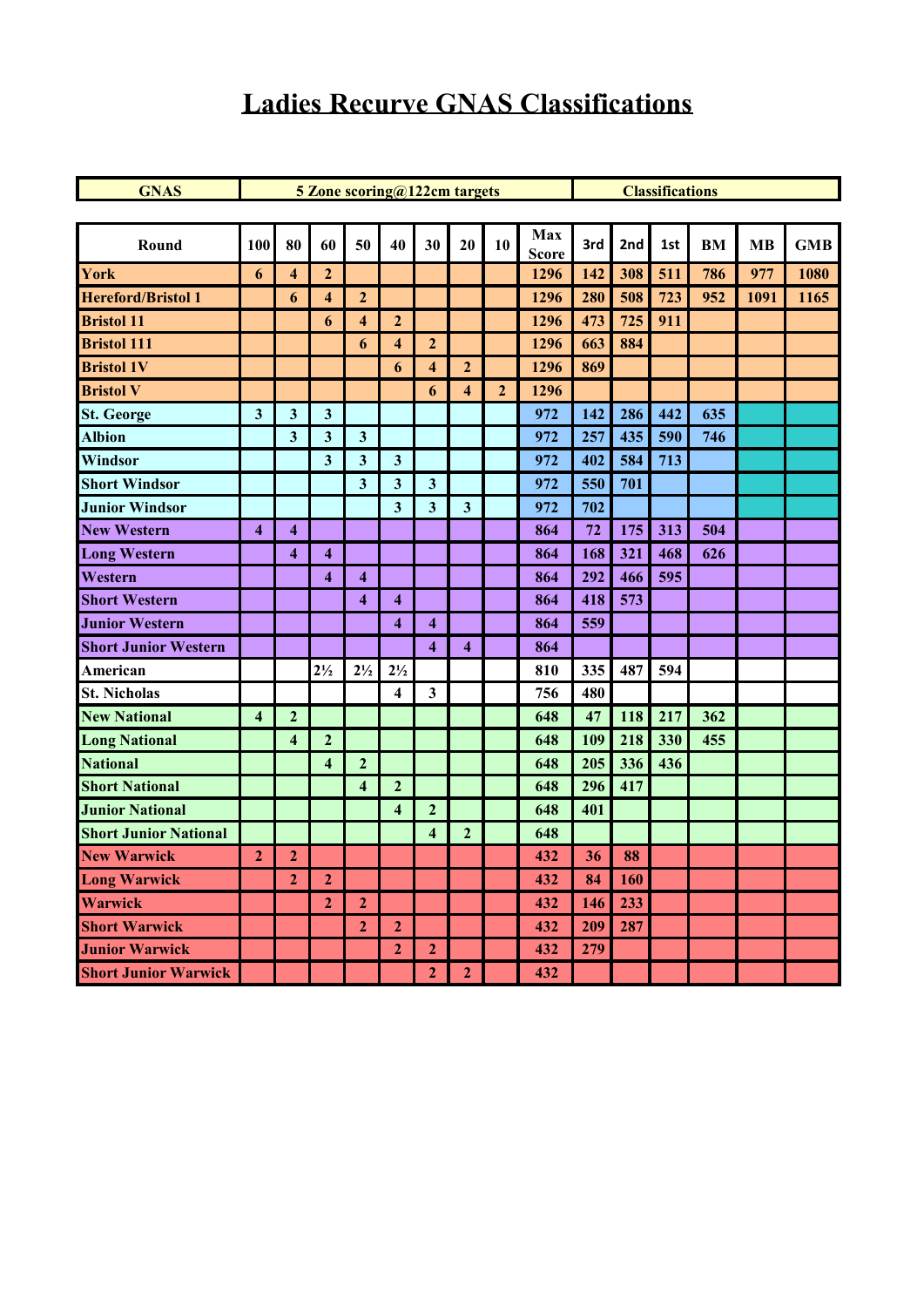### **Ladies Bare Bow GNAS Classifications**

| <b>GNAS</b>                  |                         |                         | 5 Zone scoring@122cm targets |                         |                         |                         | <b>Classifications</b>  |              |                     |                 |     |     |           |           |            |
|------------------------------|-------------------------|-------------------------|------------------------------|-------------------------|-------------------------|-------------------------|-------------------------|--------------|---------------------|-----------------|-----|-----|-----------|-----------|------------|
|                              |                         |                         |                              |                         |                         |                         |                         |              |                     |                 |     |     |           |           |            |
| Round                        | 100                     | 80                      | 60                           | 50                      | 40                      | 30                      | 20                      | 10           | Max<br><b>Score</b> | 3rd             | 2nd | 1st | <b>BM</b> | <b>MB</b> | <b>GMB</b> |
| York                         | 6                       | $\overline{\mathbf{4}}$ | $\mathbf{2}$                 |                         |                         |                         |                         |              | 1296                | 26              | 69  | 158 | 308       | 480       | 543        |
| <b>Hereford/Bristol 1</b>    |                         | 6                       | $\overline{\mathbf{4}}$      | $\overline{2}$          |                         |                         |                         |              | 1296                | 67              | 155 | 306 | 508       | 693       | 752        |
| <b>Bristol 11</b>            |                         |                         | 6                            | $\overline{\mathbf{4}}$ | $\overline{2}$          |                         |                         |              | 1296                | 148             | 298 | 505 |           |           |            |
| <b>Bristol 111</b>           |                         |                         |                              | 6                       | $\overline{\mathbf{4}}$ | $\overline{2}$          |                         |              | 1296                | 282             | 477 |     |           |           |            |
| <b>Bristol 1V</b>            |                         |                         |                              |                         | 6                       | $\overline{\mathbf{4}}$ | $\overline{2}$          |              | 1296                | 502             |     |     |           |           |            |
| <b>Bristol V</b>             |                         |                         |                              |                         |                         | 6                       | $\overline{\mathbf{4}}$ | $\mathbf{2}$ | 1296                |                 |     |     |           |           |            |
| <b>St. George</b>            | 3                       | $\mathbf{3}$            | $\mathbf{3}$                 |                         |                         |                         |                         |              | 972                 | 29              | 73  | 157 | 286       |           |            |
| <b>Albion</b>                |                         | $\mathbf{3}$            | $\mathbf{3}$                 | $\mathbf{3}$            |                         |                         |                         |              | 972                 | 67              | 149 | 278 | 435       |           |            |
| Windsor                      |                         |                         | $\overline{\mathbf{3}}$      | $\mathbf{3}$            | $\mathbf{3}$            |                         |                         |              | 972                 | 140             | 266 | 426 |           |           |            |
| <b>Short Windsor</b>         |                         |                         |                              | $\mathbf{3}$            | $\mathbf{3}$            | $\mathbf{3}$            |                         |              | 972                 | 263             | 416 |     |           |           |            |
| <b>Junior Windsor</b>        |                         |                         |                              |                         | 3                       | $\overline{\mathbf{3}}$ | $\overline{\mathbf{3}}$ |              | 972                 | 451             |     |     |           |           |            |
| <b>New Western</b>           | $\overline{\mathbf{4}}$ | $\overline{\mathbf{4}}$ |                              |                         |                         |                         |                         |              | 864                 | 11              | 32  | 81  | 175       |           |            |
| <b>Long Western</b>          |                         | $\overline{\mathbf{4}}$ | $\overline{\mathbf{4}}$      |                         |                         |                         |                         |              | 864                 | 36              | 89  | 185 | 321       |           |            |
| Western                      |                         |                         | $\overline{\mathbf{4}}$      | $\overline{\mathbf{4}}$ |                         |                         |                         |              | 864                 | 81              | 176 | 314 |           |           |            |
| <b>Short Western</b>         |                         |                         |                              | $\boldsymbol{4}$        | $\overline{\mathbf{4}}$ |                         |                         |              | 864                 | 158             | 289 |     |           |           |            |
| <b>Junior Western</b>        |                         |                         |                              |                         | $\overline{\mathbf{4}}$ | $\overline{\mathbf{4}}$ |                         |              | 864                 | 298             |     |     |           |           |            |
| <b>Short Junior Western</b>  |                         |                         |                              |                         |                         | $\overline{\mathbf{4}}$ | $\overline{\mathbf{4}}$ |              | 864                 |                 |     |     |           |           |            |
| American                     |                         |                         | $2\frac{1}{2}$               | $2\frac{1}{2}$          | $2\frac{1}{2}$          |                         |                         |              | 810                 | 116             | 222 | 355 |           |           |            |
| <b>St. Nicholas</b>          |                         |                         |                              |                         | $\overline{\mathbf{4}}$ | $\mathbf{3}$            |                         |              | 756                 | 249             |     |     |           |           |            |
| <b>New National</b>          | $\overline{\mathbf{4}}$ | $\overline{2}$          |                              |                         |                         |                         |                         |              | 648                 | $\overline{7}$  | 20  | 53  | 118       |           |            |
| <b>Long National</b>         |                         | $\overline{\mathbf{4}}$ | $\overline{2}$               |                         |                         |                         |                         |              | 648                 | 22              | 56  | 121 | 218       |           |            |
| <b>National</b>              |                         |                         | $\overline{\mathbf{4}}$      | $\mathbf{2}$            |                         |                         |                         |              | 648                 | 55              | 121 | 221 |           |           |            |
| <b>Short National</b>        |                         |                         |                              | $\overline{\mathbf{4}}$ | $\overline{2}$          |                         |                         |              | 648                 | 106             | 200 |     |           |           |            |
| <b>Junior National</b>       |                         |                         |                              |                         | $\overline{\mathbf{4}}$ | $\overline{2}$          |                         |              | 648                 | 201             |     |     |           |           |            |
| <b>Short Junior National</b> |                         |                         |                              |                         |                         | $\overline{\mathbf{4}}$ | $\overline{2}$          |              | 648                 |                 |     |     |           |           |            |
| <b>New Warwick</b>           | $\overline{2}$          | $\overline{2}$          |                              |                         |                         |                         |                         |              | 432                 | $5\phantom{.0}$ | 16  |     |           |           |            |
| <b>Long Warwick</b>          |                         | $\overline{2}$          | $\mathbf{2}$                 |                         |                         |                         |                         |              | 432                 | 18              | 44  |     |           |           |            |
| Warwick                      |                         |                         | $\mathbf{2}$                 | $\overline{2}$          |                         |                         |                         |              | 432                 | 41              | 88  |     |           |           |            |
| <b>Short Warwick</b>         |                         |                         |                              | $\overline{2}$          | $\mathbf{2}$            |                         |                         |              | 432                 | 79              | 145 |     |           |           |            |
| <b>Junior Warwick</b>        |                         |                         |                              |                         | $\overline{2}$          | $\overline{2}$          |                         |              | 432                 | 149             |     |     |           |           |            |
| <b>Short Junior Warwick</b>  |                         |                         |                              |                         |                         | $\overline{2}$          | $\overline{2}$          |              | 432                 |                 |     |     |           |           |            |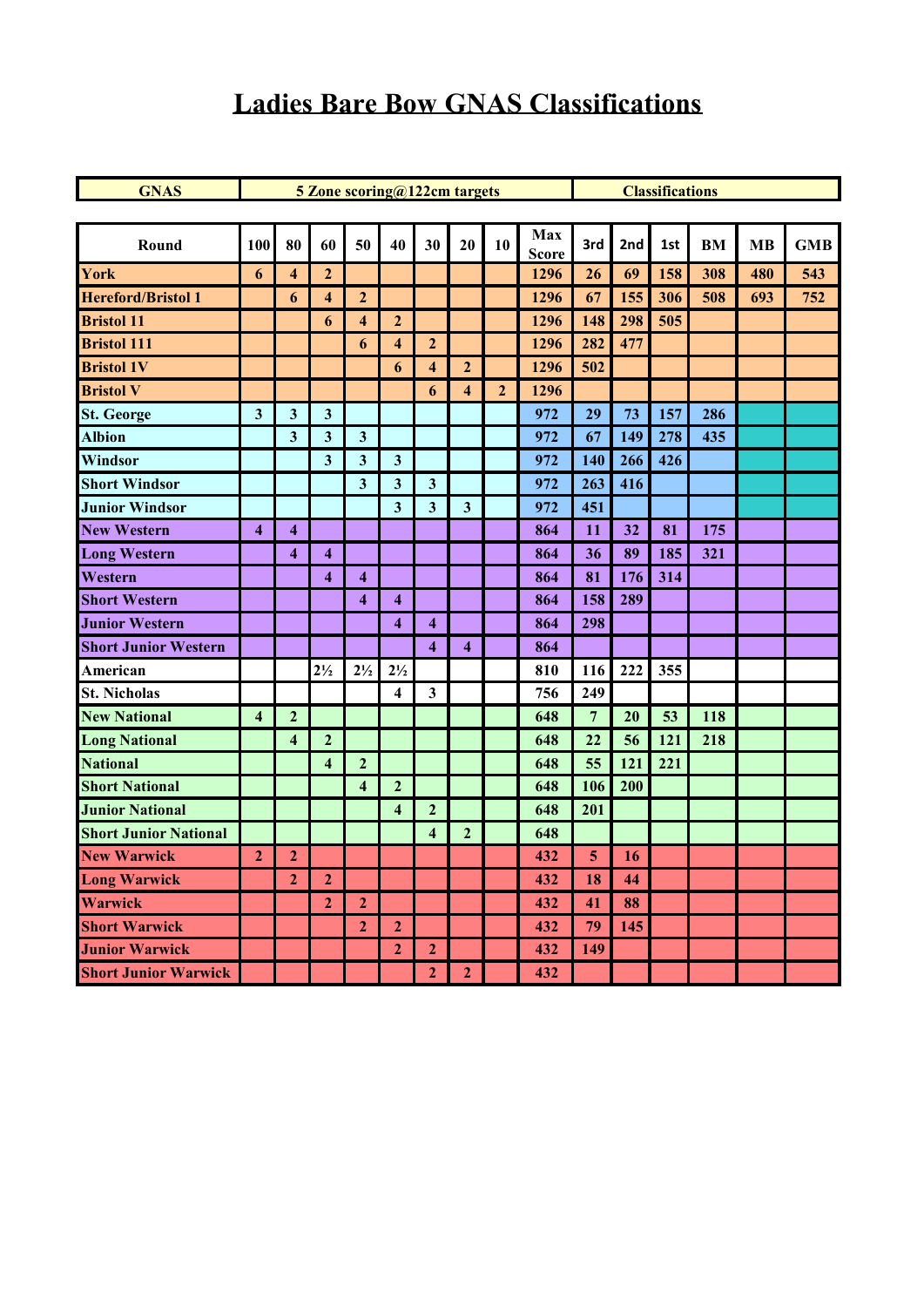# **Ladies Long Bow GNAS Classifications**

| <b>GNAS</b>                  |                         |                         | 5 Zone scoring@122cm targets |                         |                         |                         | <b>Classifications</b>  |                |                     |                         |           |     |           |           |            |
|------------------------------|-------------------------|-------------------------|------------------------------|-------------------------|-------------------------|-------------------------|-------------------------|----------------|---------------------|-------------------------|-----------|-----|-----------|-----------|------------|
|                              |                         |                         |                              |                         |                         |                         |                         |                |                     |                         |           |     |           |           |            |
| Round                        | 100                     | 80                      | 60                           | 50                      | 40                      | 30                      | 20                      | 10             | Max<br><b>Score</b> | 3rd                     | 2nd       | 1st | <b>BM</b> | <b>MB</b> | <b>GMB</b> |
| York                         | 6                       | $\overline{\mathbf{4}}$ | $\mathbf{2}$                 |                         |                         |                         |                         |                | 1296                | 14                      | 53        | 78  | 142       | 194       | 259        |
| <b>Hereford/Bristol 1</b>    |                         | 6                       | $\overline{\mathbf{4}}$      | $\overline{2}$          |                         |                         |                         |                | 1296                | 39                      | 124       | 173 | 280       | 359       | 447        |
| <b>Bristol 11</b>            |                         |                         | 6                            | $\overline{\mathbf{4}}$ | $\mathbf{2}$            |                         |                         |                | 1296                | 92                      | 248       | 325 |           |           |            |
| <b>Bristol 111</b>           |                         |                         |                              | 6                       | $\overline{\mathbf{4}}$ | $\overline{2}$          |                         |                | 1296                | 194                     | 417       |     |           |           |            |
| <b>Bristol 1V</b>            |                         |                         |                              |                         | 6                       | $\overline{\mathbf{4}}$ | $\overline{2}$          |                | 1296                | 390                     |           |     |           |           |            |
| <b>Bristol V</b>             |                         |                         |                              |                         |                         | 6                       | $\overline{\mathbf{4}}$ | $\overline{2}$ | 1296                |                         |           |     |           |           |            |
| <b>St. George</b>            | $\mathbf{3}$            | $\mathbf{3}$            | $\mathbf{3}$                 |                         |                         |                         |                         |                | 972                 | 16                      | 57        | 82  | 142       |           |            |
| <b>Albion</b>                |                         | $\mathbf{3}$            | $\mathbf{3}$                 | $\mathbf{3}$            |                         |                         |                         |                | 972                 | 40                      | 121       | 165 | 257       |           |            |
| Windsor                      |                         |                         | $\overline{\mathbf{3}}$      | $\mathbf{3}$            | $\mathbf{3}$            |                         |                         |                | 972                 | 89                      | 225       | 287 |           |           |            |
| <b>Short Windsor</b>         |                         |                         |                              | $\mathbf{3}$            | $\mathbf{3}$            | $\mathbf{3}$            |                         |                | 972                 | 189                     | 371       |     |           |           |            |
| <b>Junior Windsor</b>        |                         |                         |                              |                         | $\overline{\mathbf{3}}$ | $\overline{\mathbf{3}}$ | $\overline{\mathbf{3}}$ |                | 972                 | 367                     |           |     |           |           |            |
| <b>New Western</b>           | $\overline{\mathbf{4}}$ | $\overline{\mathbf{4}}$ |                              |                         |                         |                         |                         |                | 864                 | 6                       | 24        | 37  | 72        |           |            |
| <b>Long Western</b>          |                         | $\overline{\mathbf{4}}$ | $\overline{\mathbf{4}}$      |                         |                         |                         |                         |                | 864                 | 20                      | 69        | 99  | 168       |           |            |
| Western                      |                         |                         | $\overline{\mathbf{4}}$      | $\overline{\mathbf{4}}$ |                         |                         |                         |                | 864                 | 49                      | 144       | 193 |           |           |            |
| <b>Short Western</b>         |                         |                         |                              | $\overline{\mathbf{4}}$ | $\overline{\mathbf{4}}$ |                         |                         |                | 864                 | 103                     | 248       |     |           |           |            |
| <b>Junior Western</b>        |                         |                         |                              |                         | $\boldsymbol{4}$        | $\overline{\mathbf{4}}$ |                         |                | 864                 | 219                     |           |     |           |           |            |
| <b>Short Junior Western</b>  |                         |                         |                              |                         |                         | $\overline{\mathbf{4}}$ | $\overline{\mathbf{4}}$ |                | 864                 |                         |           |     |           |           |            |
| American                     |                         |                         | $2\frac{1}{2}$               | $2\frac{1}{2}$          | $2\frac{1}{2}$          |                         |                         |                | 810                 | 74                      | 188       | 240 |           |           |            |
| <b>St. Nicholas</b>          |                         |                         |                              |                         | $\overline{\mathbf{4}}$ | $\mathbf{3}$            |                         |                | 756                 | 182                     |           |     |           |           |            |
| <b>New National</b>          | $\overline{\mathbf{4}}$ | $\overline{2}$          |                              |                         |                         |                         |                         |                | 648                 | $\mathbf{3}$            | 15        | 24  | 47        |           |            |
| <b>Long National</b>         |                         | $\overline{\mathbf{4}}$ | $\overline{2}$               |                         |                         |                         |                         |                | 648                 | 12                      | 43        | 63  | 109       |           |            |
| <b>National</b>              |                         |                         | $\overline{\mathbf{4}}$      | $\mathbf{2}$            |                         |                         |                         |                | 648                 | 32                      | 98        | 133 |           |           |            |
| <b>Short National</b>        |                         |                         |                              | $\overline{\mathbf{4}}$ | $\overline{2}$          |                         |                         |                | 648                 | 68                      | 170       |     |           |           |            |
| <b>Junior National</b>       |                         |                         |                              |                         | $\overline{\mathbf{4}}$ | $\overline{2}$          |                         |                | 648                 | 145                     |           |     |           |           |            |
| <b>Short Junior National</b> |                         |                         |                              |                         |                         | $\overline{\mathbf{4}}$ | $\overline{2}$          |                | 648                 |                         |           |     |           |           |            |
| <b>New Warwick</b>           | $\overline{2}$          | $\overline{2}$          |                              |                         |                         |                         |                         |                | 432                 | $\overline{\mathbf{3}}$ | <b>12</b> |     |           |           |            |
| <b>Long Warwick</b>          |                         | $\overline{2}$          | $\mathbf{2}$                 |                         |                         |                         |                         |                | 432                 | <b>10</b>               | 35        |     |           |           |            |
| <b>Warwick</b>               |                         |                         | $\boldsymbol{2}$             | $\overline{2}$          |                         |                         |                         |                | 432                 | 24                      | 72        |     |           |           |            |
| <b>Short Warwick</b>         |                         |                         |                              | $\overline{2}$          | $\mathbf{2}$            |                         |                         |                | 432                 | 52                      | 124       |     |           |           |            |
| <b>Junior Warwick</b>        |                         |                         |                              |                         | $\overline{2}$          | $\overline{2}$          |                         |                | 432                 | 110                     |           |     |           |           |            |
| <b>Short Junior Warwick</b>  |                         |                         |                              |                         |                         | 2 <sub>1</sub>          | $\overline{2}$          |                | 432                 |                         |           |     |           |           |            |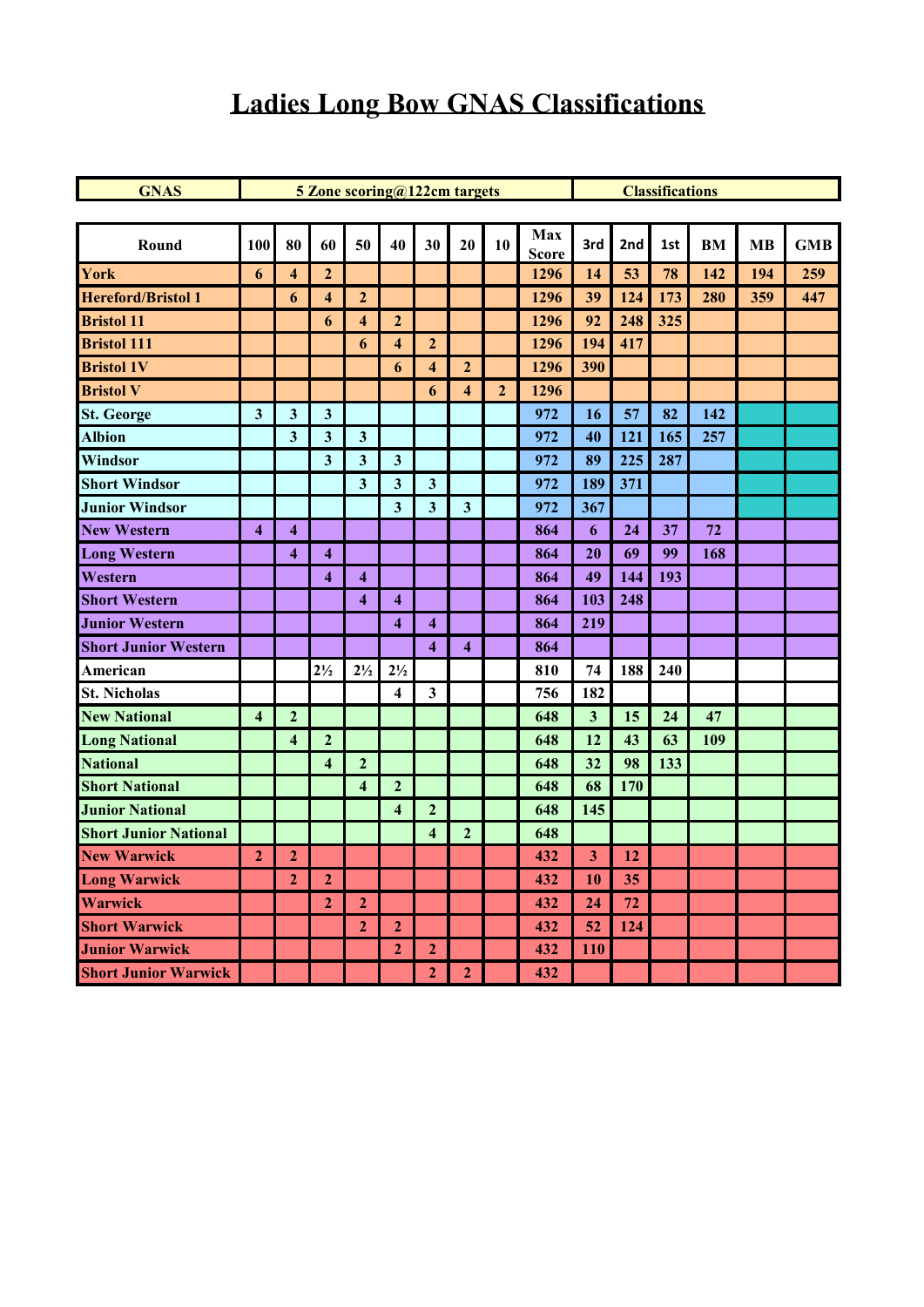# **Gents Compound GNAS Classifications**

| <b>GNAS</b>                  |                         |                         |                         | 5 Zone scoring@122cm targets |                         |                         | <b>Classifications</b>  |                |                     |      |      |      |      |           |            |
|------------------------------|-------------------------|-------------------------|-------------------------|------------------------------|-------------------------|-------------------------|-------------------------|----------------|---------------------|------|------|------|------|-----------|------------|
|                              |                         |                         |                         |                              |                         |                         |                         |                |                     |      |      |      |      |           |            |
| Round                        | 100                     | 80                      | 60                      | 50                           | 40                      | 30                      | 20                      | 10             | Max<br><b>Score</b> | 3rd  | 2nd  | 1st  | BM   | <b>MB</b> | <b>GMB</b> |
| York                         | 6                       | $\overline{\bf{4}}$     | $\overline{2}$          |                              |                         |                         |                         |                | 1296                | 574  | 865  | 996  | 1134 | 1206      | 1249       |
| <b>Hereford/Bristol 1</b>    |                         | 6                       | 4                       | $\mathbf{2}$                 |                         |                         |                         |                | 1296                | 780  | 1010 | 1105 |      |           |            |
| <b>Bristol 11</b>            |                         |                         | 6                       | $\overline{4}$               | $\mathbf{2}$            |                         |                         |                | 1296                | 955  | 1119 |      |      |           |            |
| <b>Bristol 111</b>           |                         |                         |                         | 6                            | $\overline{\mathbf{4}}$ | $\mathbf{2}$            |                         |                | 1296                | 1060 |      |      |      |           |            |
| <b>Bristol 1V</b>            |                         |                         |                         |                              | 6                       | $\overline{4}$          | $\overline{2}$          |                | 1296                |      |      |      |      |           |            |
| <b>Bristol V</b>             |                         |                         |                         |                              |                         | 6                       | $\overline{4}$          | $\overline{2}$ | 1296                |      |      |      |      |           |            |
| <b>St. George</b>            | $\mathbf{3}$            | $\mathbf{3}$            | $\mathbf{3}$            |                              |                         |                         |                         |                | 972                 | 487  | 689  | 777  | 870  |           |            |
| <b>Albion</b>                |                         | $\overline{\mathbf{3}}$ | $\mathbf{3}$            | $\overline{\mathbf{3}}$      |                         |                         |                         |                | 972                 | 629  | 785  | 849  |      |           |            |
| Windsor                      |                         |                         | $\mathbf{3}$            | $\mathbf{3}$                 | $\overline{\mathbf{3}}$ |                         |                         |                | 972                 | 743  | 856  |      |      |           |            |
| <b>Short Windsor</b>         |                         |                         |                         | $\overline{\mathbf{3}}$      | $\mathbf{3}$            | 3                       |                         |                | 972                 | 820  |      |      |      |           |            |
| <b>Junior Windsor</b>        |                         |                         |                         |                              | $\overline{\mathbf{3}}$ | $\mathbf{3}$            | 3 <sup>1</sup>          |                | 972                 |      |      |      |      |           |            |
| <b>New Western</b>           | $\overline{\mathbf{4}}$ | $\overline{\mathbf{4}}$ |                         |                              |                         |                         |                         |                | 864                 | 356  | 560  | 652  | 748  |           |            |
| <b>Long Western</b>          |                         | $\overline{\mathbf{4}}$ | $\overline{\mathbf{4}}$ |                              |                         |                         |                         |                | 864                 | 508  | 666  | 731  |      |           |            |
| Western                      |                         |                         | $\overline{\mathbf{4}}$ | $\overline{\mathbf{4}}$      |                         |                         |                         |                | 864                 | 625  | 739  |      |      |           |            |
| <b>Short Western</b>         |                         |                         |                         | $\overline{\mathbf{4}}$      | $\overline{\mathbf{4}}$ |                         |                         |                | 864                 | 697  |      |      |      |           |            |
| <b>Junior Western</b>        |                         |                         |                         |                              | $\overline{\mathbf{4}}$ | $\overline{\bf{4}}$     |                         |                | 864                 |      |      |      |      |           |            |
| <b>Short Junior Western</b>  |                         |                         |                         |                              |                         | $\overline{\mathbf{4}}$ | $\overline{\mathbf{4}}$ |                | 864                 |      |      |      |      |           |            |
| American                     |                         |                         | $2\frac{1}{2}$          | $2\frac{1}{2}$               | $2\frac{1}{2}$          |                         |                         |                | 810                 | 619  | 713  |      |      |           |            |
| <b>St. Nicholas</b>          |                         |                         |                         |                              | $\overline{\mathbf{4}}$ | $\mathbf{3}$            |                         |                | 756                 |      |      |      |      |           |            |
| <b>New National</b>          | $\overline{\mathbf{4}}$ | $\overline{2}$          |                         |                              |                         |                         |                         |                | 648                 | 249  | 406  | 478  | 554  |           |            |
| <b>Long National</b>         |                         | $\overline{\mathbf{4}}$ | $\overline{2}$          |                              |                         |                         |                         |                | 648                 | 361  | 487  | 539  |      |           |            |
| <b>National</b>              |                         |                         | $\overline{\bf{4}}$     | $\mathbf{2}$                 |                         |                         |                         |                | 648                 | 459  | 549  |      |      |           |            |
| <b>Short National</b>        |                         |                         |                         | $\overline{\mathbf{4}}$      | $\mathbf{2}$            |                         |                         |                | 648                 | 514  |      |      |      |           |            |
| <b>Junior National</b>       |                         |                         |                         |                              | $\overline{\mathbf{4}}$ | $\overline{2}$          |                         |                | 648                 |      |      |      |      |           |            |
| <b>Short Junior National</b> |                         |                         |                         |                              |                         | $\overline{4}$          | $\overline{2}$          |                | 648                 |      |      |      |      |           |            |
| <b>New Warwick</b>           | $\overline{2}$          | $\mathbf{2}$            |                         |                              |                         |                         |                         |                | 432                 | 178  | 280  |      |      |           |            |
| <b>Long Warwick</b>          |                         | $\mathbf{2}$            | $\mathbf{2}$            |                              |                         |                         |                         |                | 432                 | 254  | 333  |      |      |           |            |
| Warwick                      |                         |                         | $\overline{2}$          | $\mathbf{2}$                 |                         |                         |                         |                | 432                 | 312  | 370  |      |      |           |            |
| <b>Short Warwick</b>         |                         |                         |                         | $\mathbf{2}$                 | $\overline{2}$          |                         |                         |                | 432                 | 348  |      |      |      |           |            |
| <b>Junior Warwick</b>        |                         |                         |                         |                              | $\mathbf{2}$            | $\mathbf{2}$            |                         |                | 432                 |      |      |      |      |           |            |
| <b>Short Junior Warwick</b>  |                         |                         |                         |                              |                         | $\overline{2}$          | $\overline{2}$          |                | 432                 |      |      |      |      |           |            |
|                              |                         |                         |                         |                              |                         |                         |                         |                |                     |      |      |      |      |           |            |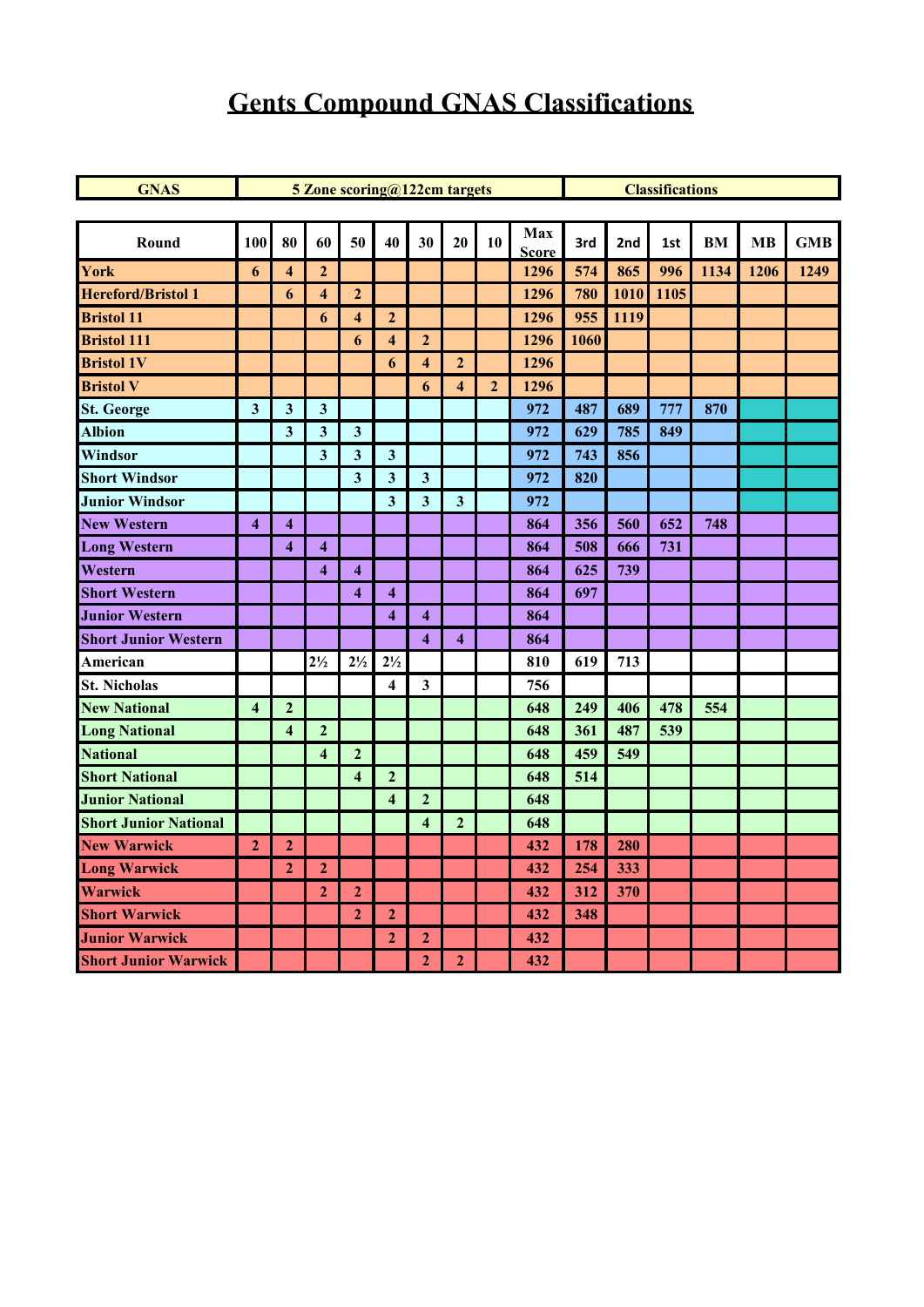### **Gents Recurve GNAS Classifications**

| <b>GNAS</b>                  |                         |                         | 5 Zone scoring@122cm targets |                         |                         |                         | <b>Classifications</b>  |                |                     |     |     |     |           |           |            |
|------------------------------|-------------------------|-------------------------|------------------------------|-------------------------|-------------------------|-------------------------|-------------------------|----------------|---------------------|-----|-----|-----|-----------|-----------|------------|
|                              |                         |                         |                              |                         |                         |                         |                         |                |                     |     |     |     |           |           |            |
| Round                        | 100                     | 80                      | 60                           | 50                      | 40                      | 30                      | 20                      | 10             | Max<br><b>Score</b> | 3rd | 2nd | 1st | <b>BM</b> | <b>MB</b> | <b>GMB</b> |
| York                         | 6                       | $\overline{\mathbf{4}}$ | $\overline{2}$               |                         |                         |                         |                         |                | 1296                | 283 | 511 | 698 | 913       | 1065      | 1146       |
| <b>Hereford/Bristol 1</b>    |                         | 6                       | $\overline{\mathbf{4}}$      | $\overline{2}$          |                         |                         |                         |                | 1296                | 477 | 723 | 884 |           |           |            |
| <b>Bristol 11</b>            |                         |                         | 6                            | $\overline{\mathbf{4}}$ | $\mathbf{2}$            |                         |                         |                | 1296                | 695 | 911 |     |           |           |            |
| <b>Bristol 111</b>           |                         |                         |                              | 6                       | $\overline{\mathbf{4}}$ | $\mathbf{2}$            |                         |                | 1296                | 860 |     |     |           |           |            |
| <b>Bristol 1V</b>            |                         |                         |                              |                         | 6                       | $\overline{\mathbf{4}}$ | $\overline{2}$          |                | 1296                |     |     |     |           |           |            |
| <b>Bristol V</b>             |                         |                         |                              |                         |                         | 6                       | $\overline{\mathbf{4}}$ | $\overline{2}$ | 1296                |     |     |     |           |           |            |
| <b>St. George</b>            | 3                       | $\mathbf{3}$            | $\mathbf{3}$                 |                         |                         |                         |                         |                | 972                 | 265 | 442 | 575 | 721       |           |            |
| <b>Albion</b>                |                         | $\overline{\mathbf{3}}$ | 3                            | $\mathbf{3}$            |                         |                         |                         |                | 972                 | 412 | 590 | 700 |           |           |            |
| Windsor                      |                         |                         | 3                            | $\mathbf{3}$            | $\mathbf{3}$            |                         |                         |                | 972                 | 563 | 713 |     |           |           |            |
| <b>Short Windsor</b>         |                         |                         |                              | $\overline{\mathbf{3}}$ | $\overline{\mathbf{3}}$ | 3 <sup>1</sup>          |                         |                | 972                 | 685 |     |     |           |           |            |
| <b>Junior Windsor</b>        |                         |                         |                              |                         | $\mathbf{3}$            | $\overline{\mathbf{3}}$ | $\overline{\mathbf{3}}$ |                | 972                 |     |     |     |           |           |            |
| <b>New Western</b>           | $\overline{\mathbf{4}}$ | $\overline{\mathbf{4}}$ |                              |                         |                         |                         |                         |                | 864                 | 159 | 313 | 443 | 593       |           |            |
| <b>Long Western</b>          |                         | $\overline{\mathbf{4}}$ | $\overline{\mathbf{4}}$      |                         |                         |                         |                         |                | 864                 | 300 | 468 | 579 |           |           |            |
| Western                      |                         |                         | $\overline{\mathbf{4}}$      | $\overline{\mathbf{4}}$ |                         |                         |                         |                | 864                 | 445 | 595 |     |           |           |            |
| <b>Short Western</b>         |                         |                         |                              | $\overline{\mathbf{4}}$ | 4                       |                         |                         |                | 864                 | 556 |     |     |           |           |            |
| <b>Junior Western</b>        |                         |                         |                              |                         | $\overline{\mathbf{4}}$ | $\overline{\mathbf{4}}$ |                         |                | 864                 |     |     |     |           |           |            |
| <b>Short Junior Western</b>  |                         |                         |                              |                         |                         | $\overline{\mathbf{4}}$ | $\overline{\mathbf{4}}$ |                | 864                 |     |     |     |           |           |            |
| American                     |                         |                         | $2\frac{1}{2}$               | $2\frac{1}{2}$          | $2\frac{1}{2}$          |                         |                         |                | 810                 | 469 | 594 |     |           |           |            |
| <b>St. Nicholas</b>          |                         |                         |                              |                         | 4                       | 3                       |                         |                | 756                 |     |     |     |           |           |            |
| <b>New National</b>          | $\overline{\mathbf{4}}$ | $\overline{2}$          |                              |                         |                         |                         |                         |                | 648                 | 106 | 217 | 315 | 432       |           |            |
| <b>Long National</b>         |                         | $\overline{\mathbf{4}}$ | $\overline{2}$               |                         |                         |                         |                         |                | 648                 | 202 | 330 | 418 |           |           |            |
| <b>National</b>              |                         |                         | $\overline{\mathbf{4}}$      | $\boldsymbol{2}$        |                         |                         |                         |                | 648                 | 319 | 436 |     |           |           |            |
| <b>Short National</b>        |                         |                         |                              | $\overline{\mathbf{4}}$ | $\overline{2}$          |                         |                         |                | 648                 | 403 |     |     |           |           |            |
| <b>Junior National</b>       |                         |                         |                              |                         | $\overline{\mathbf{4}}$ | $\overline{2}$          |                         |                | 648                 |     |     |     |           |           |            |
| <b>Short Junior National</b> |                         |                         |                              |                         |                         | $\overline{\mathbf{4}}$ | $\mathbf{2}$            |                | 648                 |     |     |     |           |           |            |
| <b>New Warwick</b>           | $\overline{2}$          | $\overline{2}$          |                              |                         |                         |                         |                         |                | 432                 | 79  | 156 |     |           |           |            |
| <b>Long Warwick</b>          |                         | $\overline{2}$          | $\overline{2}$               |                         |                         |                         |                         |                | 432                 | 150 | 234 |     |           |           |            |
| <b>Warwick</b>               |                         |                         | $\overline{2}$               | $\mathbf{2}$            |                         |                         |                         |                | 432                 | 222 | 297 |     |           |           |            |
| <b>Short Warwick</b>         |                         |                         |                              | $\overline{2}$          | $\mathbf{2}$            |                         |                         |                | 432                 | 278 |     |     |           |           |            |
| <b>Junior Warwick</b>        |                         |                         |                              |                         | $\overline{2}$          | $\boldsymbol{2}$        |                         |                | 432                 |     |     |     |           |           |            |
| <b>Short Junior Warwick</b>  |                         |                         |                              |                         |                         | $\overline{2}$          | $\overline{2}$          |                | 432                 |     |     |     |           |           |            |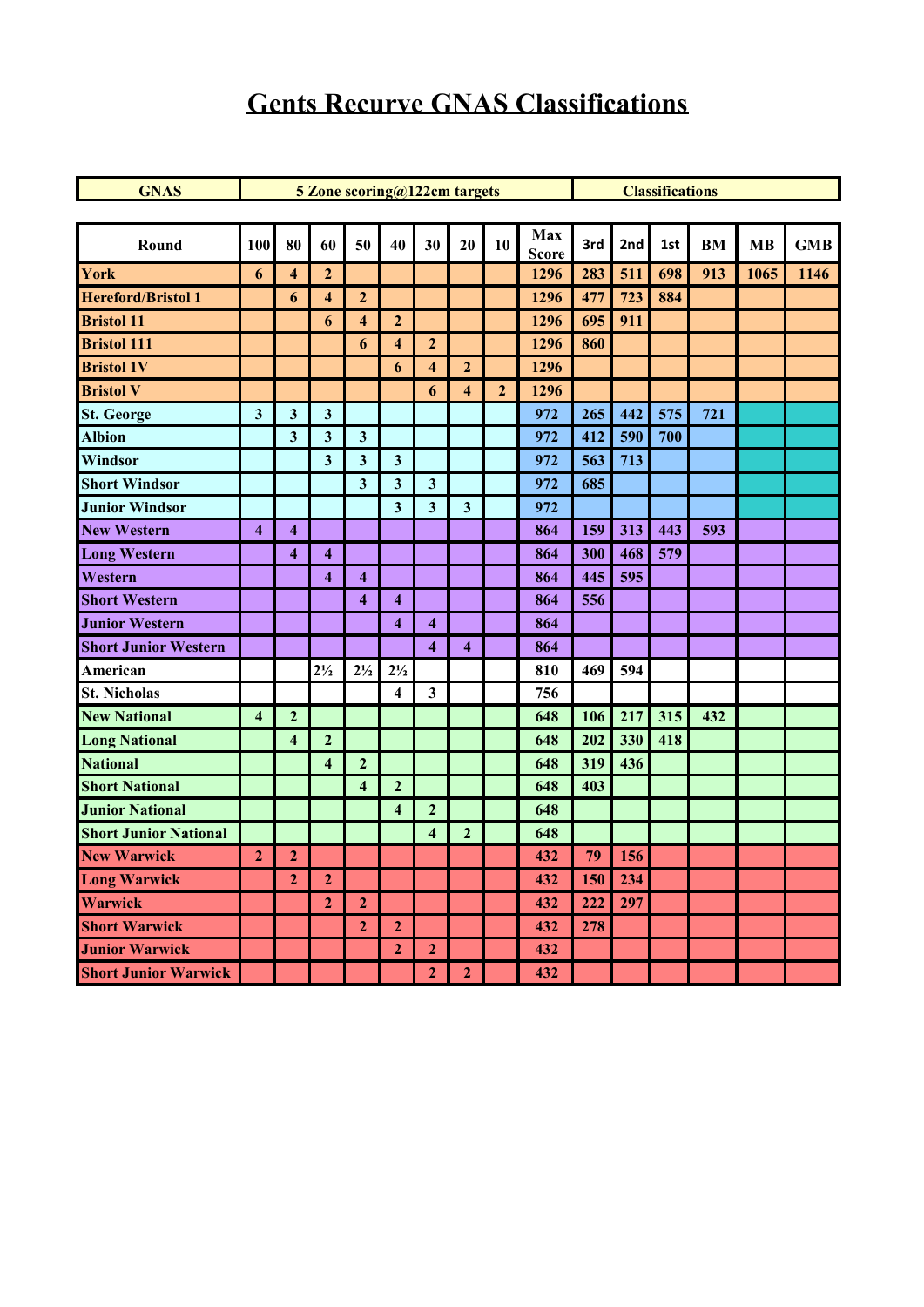### **Gents Bare Bow GNAS Classifications**

| <b>GNAS</b>                  |                         |                         | 5 Zone scoring@122cm targets |                         |                         |                         | <b>Classifications</b>  |                |                     |     |     |     |           |           |            |
|------------------------------|-------------------------|-------------------------|------------------------------|-------------------------|-------------------------|-------------------------|-------------------------|----------------|---------------------|-----|-----|-----|-----------|-----------|------------|
|                              |                         |                         |                              |                         |                         |                         |                         |                |                     |     |     |     |           |           |            |
| Round                        | 100                     | 80                      | 60                           | 50                      | 40                      | 30                      | 20                      | 10             | Max<br><b>Score</b> | 3rd | 2nd | 1st | <b>BM</b> | <b>MB</b> | <b>GMB</b> |
| York                         | 6                       | $\overline{\mathbf{4}}$ | $\overline{2}$               |                         |                         |                         |                         |                | 1296                | 69  | 158 | 335 | 543       | 668       | 813        |
| <b>Hereford/Bristol 1</b>    |                         | 6                       | $\overline{\mathbf{4}}$      | $\mathbf{2}$            |                         |                         |                         |                | 1296                | 155 | 306 | 539 |           |           |            |
| <b>Bristol 11</b>            |                         |                         | 6                            | $\overline{\mathbf{4}}$ | $\overline{2}$          |                         |                         |                | 1296                | 298 | 505 |     |           |           |            |
| <b>Bristol 111</b>           |                         |                         |                              | 6                       | $\overline{\mathbf{4}}$ | $\overline{2}$          |                         |                | 1296                | 477 |     |     |           |           |            |
| <b>Bristol 1V</b>            |                         |                         |                              |                         | 6                       | $\overline{\mathbf{4}}$ | $\overline{2}$          |                | 1296                |     |     |     |           |           |            |
| <b>Bristol V</b>             |                         |                         |                              |                         |                         | 6                       | $\overline{\mathbf{4}}$ | $\overline{2}$ | 1296                |     |     |     |           |           |            |
| <b>St. George</b>            | $\mathbf{3}$            | $\mathbf{3}$            | $\mathbf{3}$                 |                         |                         |                         |                         |                | 972                 | 73  | 157 | 307 | 465       |           |            |
| <b>Albion</b>                |                         | $\overline{\mathbf{3}}$ | $\mathbf{3}$                 | $\mathbf{3}$            |                         |                         |                         |                | 972                 | 149 | 278 | 458 |           |           |            |
| Windsor                      |                         |                         | $\mathbf{3}$                 | $\mathbf{3}$            | $\mathbf{3}$            |                         |                         |                | 972                 | 266 | 426 |     |           |           |            |
| <b>Short Windsor</b>         |                         |                         |                              | $\mathbf{3}$            | $\mathbf{3}$            | $\mathbf{3}$            |                         |                | 972                 | 416 |     |     |           |           |            |
| <b>Junior Windsor</b>        |                         |                         |                              |                         | $\overline{\mathbf{3}}$ | $\overline{\mathbf{3}}$ | $\overline{\mathbf{3}}$ |                | 972                 |     |     |     |           |           |            |
| <b>New Western</b>           | $\overline{\mathbf{4}}$ | $\overline{\mathbf{4}}$ |                              |                         |                         |                         |                         |                | 864                 | 32  | 81  | 193 | 334       |           |            |
| <b>Long Western</b>          |                         | $\overline{\mathbf{4}}$ | $\overline{\mathbf{4}}$      |                         |                         |                         |                         |                | 864                 | 89  | 185 | 342 |           |           |            |
| Western                      |                         |                         | $\overline{\mathbf{4}}$      | $\overline{\mathbf{4}}$ |                         |                         |                         |                | 864                 | 176 | 314 |     |           |           |            |
| <b>Short Western</b>         |                         |                         |                              | $\boldsymbol{4}$        | $\overline{\mathbf{4}}$ |                         |                         |                | 864                 | 289 |     |     |           |           |            |
| <b>Junior Western</b>        |                         |                         |                              |                         | $\overline{\mathbf{4}}$ | $\overline{\mathbf{4}}$ |                         |                | 864                 |     |     |     |           |           |            |
| <b>Short Junior Western</b>  |                         |                         |                              |                         |                         | $\overline{\mathbf{4}}$ | $\overline{\mathbf{4}}$ |                | 864                 |     |     |     |           |           |            |
| American                     |                         |                         | $2\frac{1}{2}$               | $2\frac{1}{2}$          | $2\frac{1}{2}$          |                         |                         |                | 810                 | 222 | 355 |     |           |           |            |
| <b>St. Nicholas</b>          |                         |                         |                              |                         | $\overline{\mathbf{4}}$ | $\mathbf{3}$            |                         |                | 756                 |     |     |     |           |           |            |
| <b>New National</b>          | $\overline{\mathbf{4}}$ | $\overline{2}$          |                              |                         |                         |                         |                         |                | 648                 | 20  | 53  | 130 | 233       |           |            |
| <b>Long National</b>         |                         | $\overline{\mathbf{4}}$ | $\overline{2}$               |                         |                         |                         |                         |                | 648                 | 56  | 121 | 234 |           |           |            |
| <b>National</b>              |                         |                         | $\overline{\mathbf{4}}$      | $\mathbf{2}$            |                         |                         |                         |                | 648                 | 121 | 221 |     |           |           |            |
| <b>Short National</b>        |                         |                         |                              | $\overline{\mathbf{4}}$ | $\overline{2}$          |                         |                         |                | 648                 | 200 |     |     |           |           |            |
| <b>Junior National</b>       |                         |                         |                              |                         | $\overline{\mathbf{4}}$ | $\overline{2}$          |                         |                | 648                 |     |     |     |           |           |            |
| <b>Short Junior National</b> |                         |                         |                              |                         |                         | $\overline{\mathbf{4}}$ | $\overline{2}$          |                | 648                 |     |     |     |           |           |            |
| <b>New Warwick</b>           | $\overline{2}$          | $\overline{2}$          |                              |                         |                         |                         |                         |                | 432                 | 16  | 41  |     |           |           |            |
| <b>Long Warwick</b>          |                         | $\overline{2}$          | $\mathbf{2}$                 |                         |                         |                         |                         |                | 432                 | 44  | 92  |     |           |           |            |
| Warwick                      |                         |                         | $\mathbf{2}$                 | $\overline{2}$          |                         |                         |                         |                | 432                 | 88  | 157 |     |           |           |            |
| <b>Short Warwick</b>         |                         |                         |                              | $\overline{2}$          | $\mathbf{2}$            |                         |                         |                | 432                 | 145 |     |     |           |           |            |
| <b>Junior Warwick</b>        |                         |                         |                              |                         | $\overline{2}$          | $\overline{2}$          |                         |                | 432                 |     |     |     |           |           |            |
| <b>Short Junior Warwick</b>  |                         |                         |                              |                         |                         | 2 <sup>1</sup>          | $\overline{2}$          |                | 432                 |     |     |     |           |           |            |